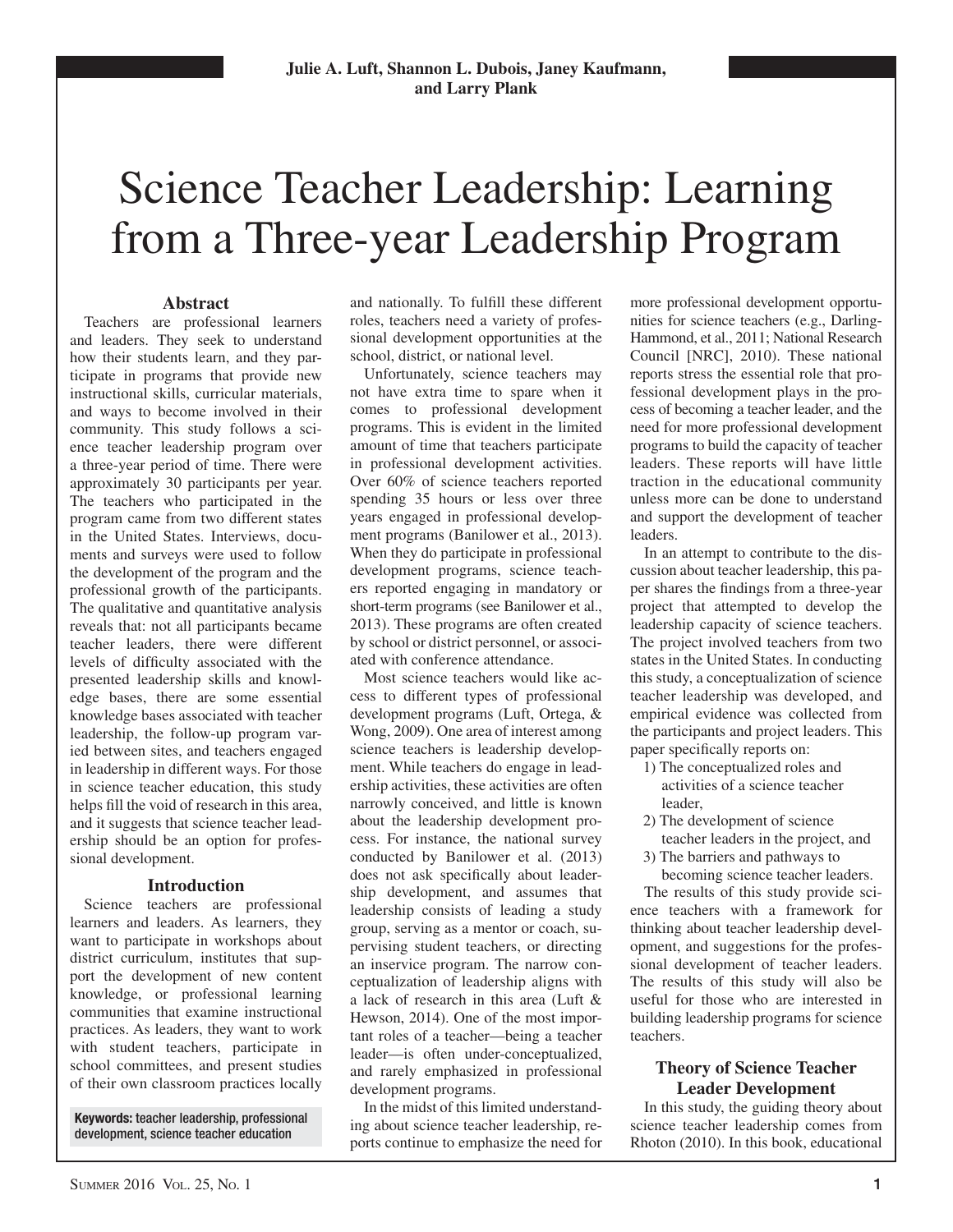researchers, science teacher educators, and science education leaders discuss the qualities of teacher leadership. Collectively, the chapters build a strong theory about the development of science teacher leaders. This theory suggests that being (1) a teacher leader involves knowledge of education, science education, and science, and (2) a teacher leader impacts the public, policy makers, and the educational field. Figure  $1$  is a simple model of this theory.

The circle to the left represents the teacher and all of his/her knowledge and skills. The middle circles represent the development of different skills (S) and knowledge bases (K). The different sized circles indicate the potential intensity, duration, or influence of a teacher leader on the different targeted areas. These targeted areas could be classrooms (C), schools (S), districts (D), policy makers, etc.

In this paper, this theory guides the research. That is, the collected and analyzed data will be used to give more understanding to various parts of the theory of teacher development. This will be done in the discussion section of this paper.

# **Related Research**

## **Defining a Science Teacher Leader**

While there are many definitions of a teacher leader, Fullan and Hargreaves (1996) summed it up best when they stated that teacher leadership is the "capacity and commitment to contribute beyond one's classroom" (p. 13). Beachum and Dentith (2004) expanded upon this notion, suggesting that teacher leaders take



Beachum and Dentith (2004) and Fullan and Hargreaves (1996) view a teacher leader as one who makes contributions in the classroom and beyond. However, their discussions of teacher leadership leave out content knowledge, an important focal area for a teacher leader. For instance, science teacher leaders should connect the science standards to their classrooms, or consider the implications of national reports for district policies about the teaching of science. In recognizing the importance of 'science' in teacher leadership, we draw upon Beachum and Dentith (2004) and Fullan and Hargreaves (1996) and suggest this modified definition of science teacher leadership:

A science teacher leader takes more responsibility for decision-making and activities that involve science within their classroom, their schools, and their districts. In addition, they work to improve various organizational processes, and they work with other leaders to build scientifically literate citizens. Science teacher leaders tackle obstacles and impediments at all levels, and they build community broadly. All science teacher leaders are not alike. They



Figure 1. Science Teacher Leader Development challenging tasks.

have different strengths that they apply to different areas, at different times.

## **Science Teacher Leadership Development**

This is a relatively new area of research in the professional development domain. In a review of research in peerreviewed science education journals from 2002-2012, only two studies were identified in the area of science teacher leadership (Luft & Hewson, 2014). Both studies explored the formation of leadership skills through different professional development programs.

The first study, by Hofstein, Carmeli, and Shore (2004), followed 18 chemistry coordinators in Israel as they developed leadership abilities, along with content and pedagogical knowledge, at their schools. The goal of the program was multi-faceted, but it targeted schoolbased leaders with the intention of changing the teaching of science at the school level. Throughout the program, the chemistry coordinators had opportunities to adapt and design classroom lessons, create assessments, and present on topics relevant to the school site. The data sources revealed that the teachers recognized their new roles, adopted new leadership and team management skills, and were able to carry out some of the envisioned leadership activities.

In the second study, Howe and Stubbs (2003) examined how individual science teachers developed into leaders. In this study, three experienced United States middle school science teachers were followed as they participated in a professional development program that was designed to build their science education expertise and leadership abilities. The analyzed data revealed how the teachers evolved as leaders and what constrained or supported their development. All of the teachers identified key components that were important in their development as leaders: mutual respect between teachers and scientists, opportunities for teachers to assume leadership, the development of a community of practice, and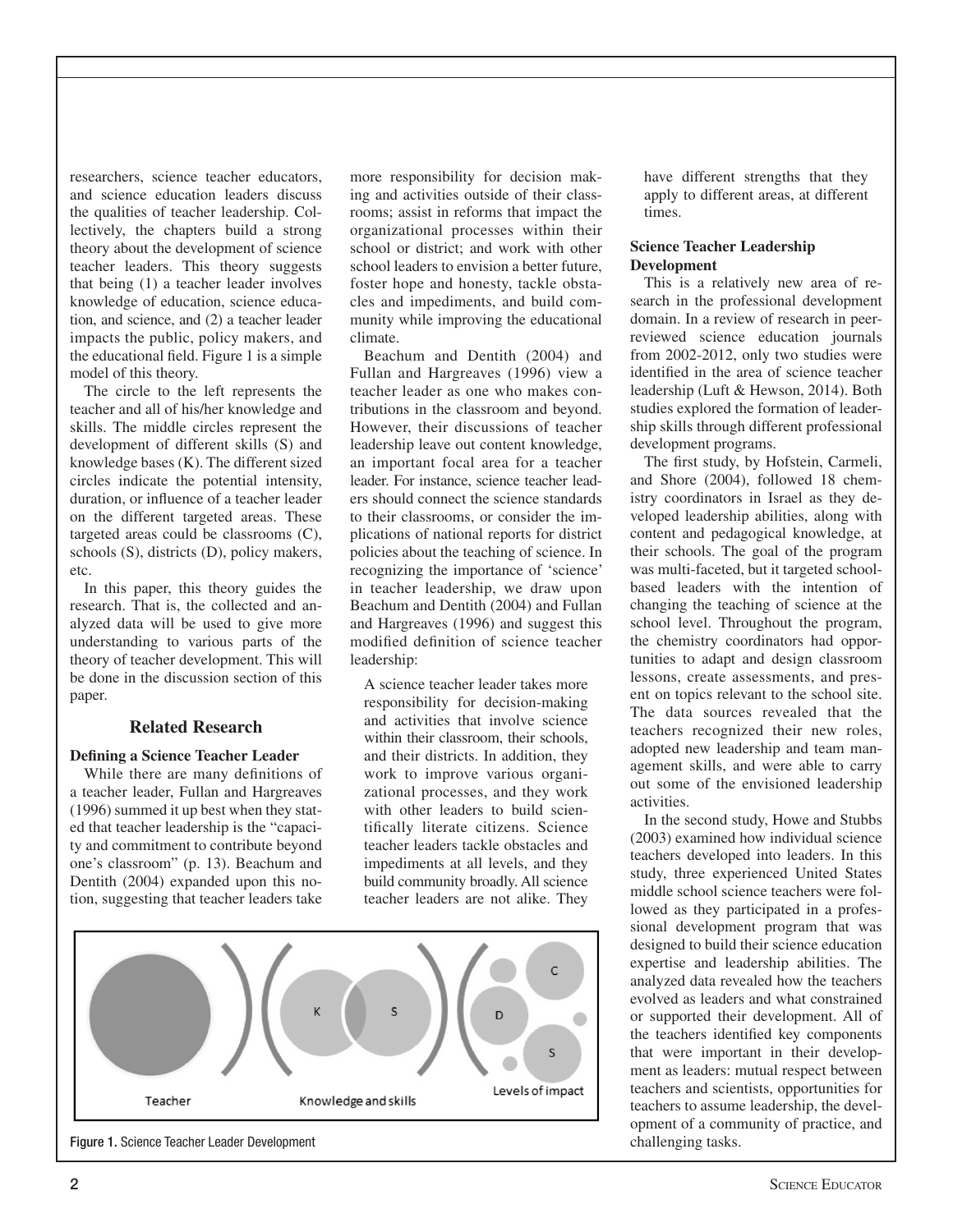Both of these studies shed light on the process of teacher leadership development. They suggest that teachers need to be supported locally in order to develop their skills and abilities. However, this emphasis on local support may have been a result of the programs, which focused on local instructional and curricular issues. Howe and Stubbs (2003) examined how teachers developed into leaders in the midst of a professional development program, while Hofstein, Carmeli, and Shore (2004) developed a program that supported teacher leadership by improving science education expertise. Through two different approaches, these studies take steps towards understanding the development and reach of a teacher leader.

## **Methods**

## **Population and Program**

This study is the result of a three-year program that built the capacity of science teacher leaders in two states in the United States. Each year, approximately 20 female science teachers and 10 male science teachers participated in the program. Approximately half of the population had less than 10 years of teaching experience, while approximately half had more than 10 years of teaching experience. Approximately six teachers per year were involved in some administrative post (e.g., supervisor, science coordinator). Most of the teachers were in urban and suburban locations, while a small number of the teachers came from rural school districts. All of the teachers participating were part of a team/ network. Table 1 provides more details about the program participants.

Originally, teachers were recruited for two years. Over time, some teachers left the program, yet most continued in the program. New teachers were added to the program when an opening became available. Table 2 indicates the number of teachers who participated in the program each year.

The program – the National Science Leadership Program (NSLP) (pseudonym) – was developed by district science coordinators involved in the National Science Education Leadership Association (NSELA). The project was intended to cultivate a network of leaders who would be encouraged to take on leadership roles in their school/district. These leadership roles could include anything from curriculum development, teacher professional development, professional learning communities, curriculum alignment, or implementation of the new core standards. Over time, the goals for project participants became:

- Learn how to be a change agent ◦ Learn about change, how to approach change, how to work with stakeholders, how to construct and share an instructional vision, how to support colleagues
- Learn about professional learning
	- Learn about reforms, best practices/instruction, curriculum, managing resources, technology
- Learn about personal learning ◦ Learn to work in a group, to be reflective

Across each of these areas, the goal was to gain an understanding of recent trends in science education and the ability to use effective communication skills.

A multi-year program was developed in order to support the knowledge and skills associated with science teacher leadership. Each year of the program consisted of two parts: a summer institute, and the school-year program.

| Table 1. Demographics (Reported in Year 1/Year 2/Year 3) |
|----------------------------------------------------------|
|----------------------------------------------------------|

|                       | <b>Table 1.</b> Defined applies the political in real 17 real 27 real of |                           |                      |
|-----------------------|--------------------------------------------------------------------------|---------------------------|----------------------|
| Gender                | Female $-23/19/19$                                                       | Male -9/8/10              |                      |
| Ethnicity             | Anglo - 28/19/22                                                         | Other/no response - 5/8/7 |                      |
| <b>Highest Degree</b> | Bachelors -13/9/3                                                        | Masters - 19/18/24        | $PhD - 0/0/2$        |
| <b>Teaching level</b> | Elementary - 6/4/3                                                       | Secondary - 19/19/19      | Other - 7/4/7        |
| Years of teaching     | $<$ 10 years - 16/13/7                                                   | $>$ 11 years $-$ 16/14/22 |                      |
| Location              | Rural $-4/3/5$                                                           | Urban $-14/12/14$         | Suburban $-14/12/10$ |
| State                 | West - 17/ 14/ 15                                                        | South $-16/13/14$         |                      |
|                       |                                                                          |                           |                      |

Table 2. Years in Project

| Years<br>Participating | 1 <sup>st</sup> year | $2nd$ year | 3 <sup>rd</sup> year |
|------------------------|----------------------|------------|----------------------|
| 2011                   | 32                   |            |                      |
| 2012                   | 10                   | 17         |                      |
| 2013                   | 10                   | 9          | 10                   |

During the summer institute, the teachers met collectively to work with the project directors, worked in small groups, and heard from leaders in science education (e.g., technology, argumentation, Next Generation Science Standards [NGSS] [NGSS Lead States, 2013]). During the school-year program, the teachers worked together in their regions. Groups of teachers met in person or online, or attended different science conferences. By working together over the course of the year, project participants refined their skills as science teacher leaders.

#### **Data Collection and Analysis**

The study used both quantitative and qualitative analyses and would be considered a longitudinal mixed methods study (Plano-Clark et al., 2013). As a mixed methods study that used a concurrent approach, the quantitative and qualitative results were collected yearly and used to clarify each other (Creswell & Plano Clark, 2011). The data sources were a pre- and post- summer institute online survey, examples of best lessons, artifacts from the summer institute, documents from meetings and events during the school year, and selected interviews with participants and program leaders.

One data source was an online survey given to the participants prior to and following the summer institute each year. The survey captured information from all of the teachers in the project. Prior to each summer institute, teachers were asked general demographic questions that pertained to their current teaching positions, leadership activities, and professional development program participation. Following each summer institute, teachers were asked to evaluate the summer institute based on the principles of good professional development design (see Garet, Porter, Desimone, Birman, & Yoon, 2001), the goals of building teacher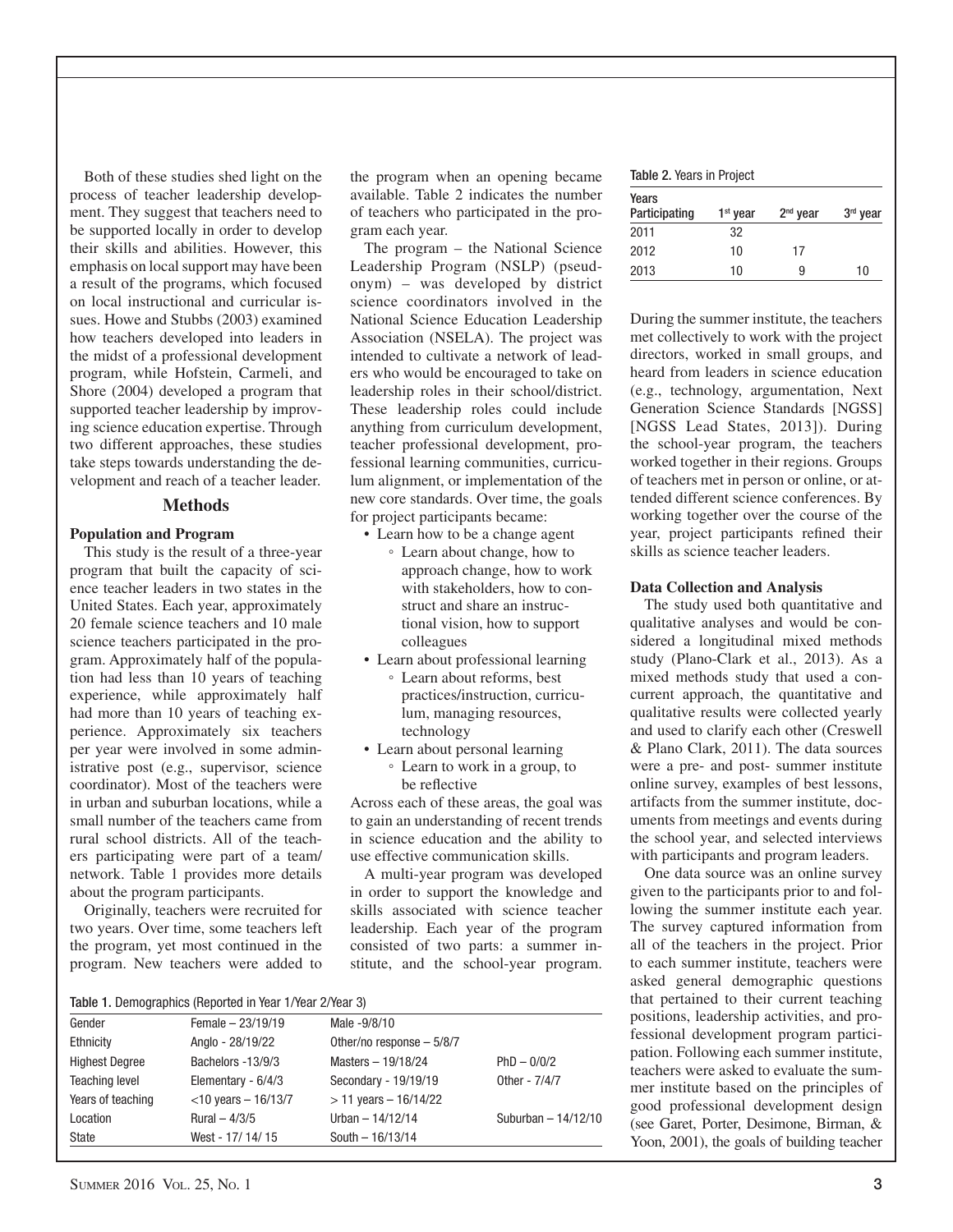leadership (e.g., learned about vision building, learned how to work with various leaders), and the quality of the presenters. These data were analyzed descriptively in Excel and SPSS in order to describe the teachers, to evaluate the summer institute, and to document the changes in the teachers' leadership knowledge and skills.

The participants' best lessons served as a second data source, and were submitted prior to the summer institute each year. NSLP teachers were expected to be knowledgeable and able to enact reformbased instruction, and their lessons were used to document their instructional development. The lesson outlines, along with any supporting materials, were provided in this data source. Teachers submitted lessons they developed, as well as lessons that were used by several teachers within a school. Often, student assessments were included with the lessons. These lessons were analyzed for the presence of attention to student prior knowledge, challenging content, differentiation of the content, presence of collaborative groups, technology, and the opportunity for students to collect, analyze, explain, or share data. These areas correspond with guidelines for science instruction found in *National Science Education Standards (NSES)* (NRC, 1996), *Ready, Set, Science: Putting Research to Work in K-8 Classrooms* (Michaels, Shouse, & Schweingruber, 2007), and *A Framework for K-12 Science Education: Practices, Crosscutting Concepts, and Core Ideas* (NRC, 2012). Lessons were evaluated with a rubric to maintain consistency, and scored as below proficiency, proficient, above proficiency, or not applicable/not evident.

Artifacts from the summer institute were also collected in order to determine how participants were supported in building their leadership capacity. These artifacts included documents, such as: the institute schedule, overhead materials, handouts, notes from the different presenters, and documents generated by the participants. These materials were analyzed qualitatively, following Creswell (2014) and Miles, Huberman, and Saldaña (2013), within

the above-mentioned goals of leadership in order to understand how teachers were supported to build their knowledge and skills about leadership.

Following the analysis of the postsummer online survey, an interview protocol was developed that asked about the summer institute, and addressed inconsistencies or strong trends from the quantitative and qualitative analyses. The project director was interviewed each year, and provided extensive information about the summer institute and the school-year program. This interview was recorded and lasted for an hour or more. To supplement this interview, six random participants were interviewed, three from each site. One participant from each site was interviewed in successive years in order to determine the connection of different years of the program. During the interview, the participants were asked to clarify areas pertaining to the NSLP, to discuss their development as leaders, and to elaborate upon specific topics pertaining to the summer institute. These interviews were also recorded and lasted from 20 minutes to an hour. These interviews were analyzed qualitatively following Creswell (2013) and Bogdan and Biklen (2006), and involved coding specific responses in order to clarify areas that were brought to light in the quantitative analysis.

As a longitudinal mixed methods study, data from both the qualitative and quantitative analysis were merged over time and during the interpretation part of the study (Creswell & Plano Clark, 2011), which occurs in the discussion section of this paper. For the interpretation, the quantitative and qualitative data were compared and contrasted with one another in order to understand the "what and why" of the phenomena. This interpretation is associated with the second and third topics of interest in this paper, which pertain to leadership development and the barriers and pathways to becoming a leader. Teddlie and Tashakkori (2009) were followed in developing the emerging inferences themselves.

In reviewing the research process, Teddlie and Tashakkori's (2009) Integrative Framework was used to evaluate

the design quality of the study and the intellectual rigor of the conclusions. This framework ensures adequacy in the methods, consistency throughout the study, and the distinctiveness and credibility of the inferences.

# **Findings**

The quantitative results will be presented first, and the qualitative findings will follow. The mixed methods findings will be in the discussion section, and these findings will integrate the qualitative with the quantitative data.

# **Quantitative Findings**

There are three quantitative areas important to this study. The first area consists of the current roles and activities of the teachers, including their leadership and professional development. In this project, the definition of a leader changed over time. As a result, the emerging areas pertaining to leadership were not discussed with the teachers in the earlier years of the program. However, from the data it appears that the NSLP excelled in recruiting participants who were active in leadership, and that some of the returning participants improved their leadership abilities (see Table 3). Areas of growth of the participants consisted of demonstrating how to influence science education in the school and beyond, and guiding colleagues towards professional development activities. Areas that remained constant over time among the participants consisted of improving their content knowledge and their involvement in constructing and sharing their school's instructional vision.

Corresponding to the survey of leadership activities were questions that asked participants to determine how the program supported the development of different leadership areas. The responses of teachers were corroborated by NSLP documents that focused on the summer institute and the school-year program. Table 4 reports these data as they relate to the conceptualization of leadership that existed at the beginning of the project. The responses indicate that participants came with knowledge in some areas and learned about different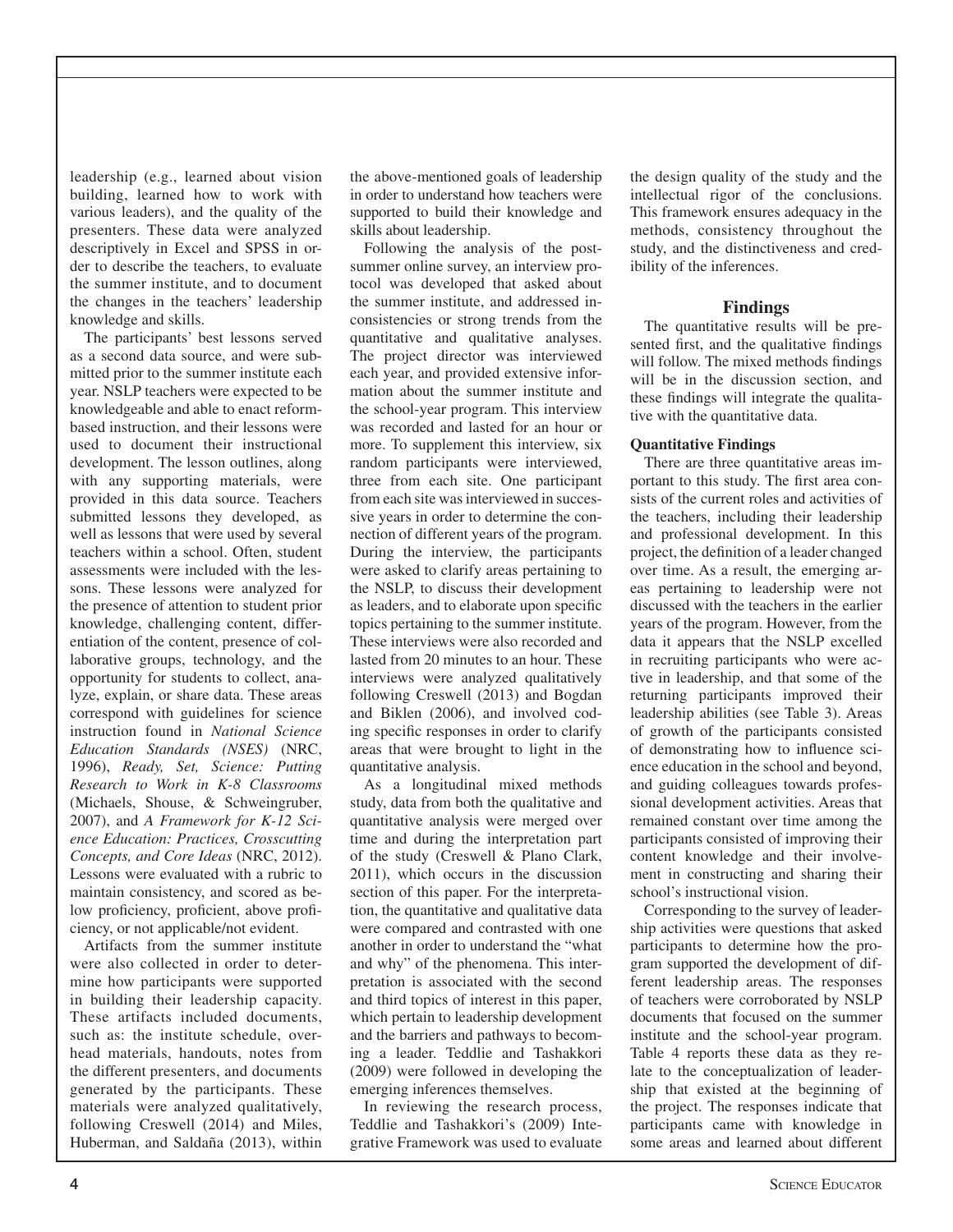#### Table 3. Current Leadership Activity (Reported in Year 1/Year 2/Year 3)\*

|                                                                                      | 0ften    | <b>Sometimes</b> | Not very often |
|--------------------------------------------------------------------------------------|----------|------------------|----------------|
| Involved in constructing and sharing an<br>instructional vision at school            | 19/20/23 | 5/4/4            | 3/4/2          |
| Guiding other teachers to professional<br>development activities                     | 18/20/25 | 5/6/3            | 4/2/1          |
| Providing colleagues with feedback about new<br>innovations in my school or district | 17/24/21 | 6/3/6            | 4/1/2          |
| Influencing science education at the school<br>level and beyond                      | 16/25/26 | 5/2/3            | 6/1/0          |
| Improving content knowledge                                                          | 24/24/26 | 3/3/3            | 0/1/0          |

\*Year 1, N= 27; Year 2, N= 28; Year 3, N=29.

leadership areas during the project. From the view of participants, the NSLP emphasized constructing a vision, learning how to manage activities, supporting the professional development of colleagues, and working at the school level and beyond. Participants expressed that the project was limited in terms of helping them learn how to manage and distribute resources and how to provide feedback to peers.

Ongoing professional development is important for teachers learning how to become leaders in their field. Thus, NSLP participants were surveyed about their professional development activity. The surveys were consistent from year to year, so the average number of teachers participating in the different forms of professional development over three NSLP years are reported in Table 5. From these data it is evident that most participants in the project attended short forms of professional development, and most engaged in deepening their understanding of reform-based instruction (e.g., inquiry, investigations). Most of the participants belonged to a professional organization, but they wanted to engage in STEM research or be more active locally or nationally.

The second area pertains to the instructional ability of the participating teachers. In this project, science teacher leaders needed to have a strong understanding of the reforms, and they needed to demonstrate their knowledge. In order to assess this ability, the lesson plans of participants were analyzed over time against standards in science education. Again, past and new program participants provided lessons, with new participants coming from a network that included past-participants. More than half of the lessons provided by the participants followed the 5E lesson format, which involved Engage, Explore, Explain, Elaborate, and Evaluate (see Bybee, 2002). These lessons, however, varied greatly in their implementation of the different assessed areas. Within all of the lessons there was an emphasis on using scientific practices, providing different learning opportunities, and selecting challenging content. There was not, however, a focus on fostering the use of technology, a public sharing of knowledge, reflection on doing science, or assessment of prior knowledge. The areas emphasized corresponded with areas found in the *NSES* (NRC, 1996) and the *NGSS (*NGSS Lead States*,* 2013). Table 6 shows the assessment of the submitted participant lessons over a three-year period. It should be noted that not all participants submitted lessons each year.

The third area consisted of an analysis of the summer institute materials. This analysis corresponded to the view of leadership that emerged by the end of the project. From the data it is apparent that over time the project directors focused on developing an understanding of being a 'change agent' among the participants. This was done to help NSLP participants understand how to work in their communities in order to implement the *NGSS*  (NGSS Lead States, 2013). There was a slight increase in emphasis on the professional learning of participants, and

| Table 4. Leadership Areas Addressed During the Summer Institute (Average of the three years) |  |  |  |
|----------------------------------------------------------------------------------------------|--|--|--|
|----------------------------------------------------------------------------------------------|--|--|--|

|                                                                                               | Learned about<br>this area | Already knew, but<br>still learned | Knew some, but<br>learned more | Did not learn<br>anything new | Not addressed | <b>Documents</b>                                                |
|-----------------------------------------------------------------------------------------------|----------------------------|------------------------------------|--------------------------------|-------------------------------|---------------|-----------------------------------------------------------------|
| Learned how to construct and<br>share an instructional vision                                 | 5                          | 10                                 | 2                              |                               | $\Omega$      | There was strong evidence that<br>this existed in the program.  |
| Learned how to manage and<br>develop science activities within<br>a school, district, network | 3                          | 9                                  | $\overline{2}$                 | 2                             | 3             | There was strong evidence that<br>this existed in the program.  |
| Learned how to find and<br>distribute resources                                               | 3                          |                                    | 3                              | 3                             | 3             | There was limited evidence that<br>this existed in the program. |
| Learned how to support the<br>professional development<br>of others                           | 6                          | 9                                  | <b>NA</b>                      | 4                             | 0             | There was strong evidence that<br>this existed in the program.  |
| Learned how to provide feedback<br>about innovation and instruction                           | 4                          |                                    | 3                              |                               | 3             | There was limited evidence that<br>this existed in the program. |
| Learned how to influence science<br>education at the school level<br>and beyond               | 8                          | 8                                  | <b>NA</b>                      |                               |               | There was strong evidence that<br>this existed in the program.  |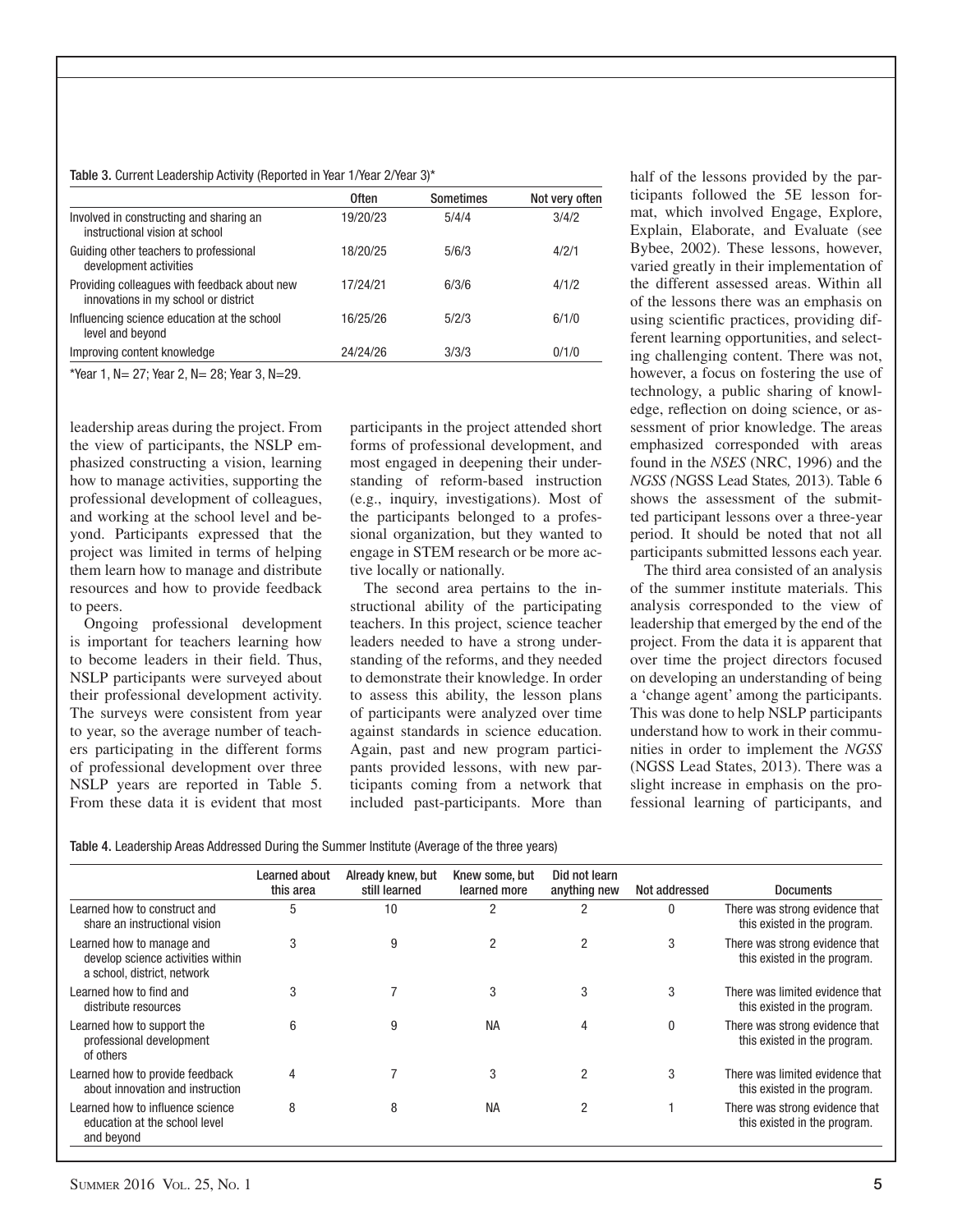|                                                                   | Table 5. Current Professional Development Activity (Average of the three years) |                                                  |                                         |                                      |
|-------------------------------------------------------------------|---------------------------------------------------------------------------------|--------------------------------------------------|-----------------------------------------|--------------------------------------|
| Professional development<br>activity of choice                    | Conferences (21)                                                                | 1 to 4 day workshops (17)                        | Study groups (9)                        |                                      |
| Focus of professional<br>development activities                   | Learning to use inquiry/investigations<br>in science (9)                        | Learning teaching strategies (3)                 | Understanding student<br>learning (3)   | Deepening content<br>knowledge (3)   |
| Time in professional<br>development during the<br>school year     | 1 to 5 hours per month (14)                                                     | 5 to 10 hours per month (6)                      | $11 +$ hours per month (4)              | Less than an hour per<br>month $(4)$ |
| Time in professional development<br>when school is not in session | 1 to 5 hours per month (9)                                                      | 5 to 10 hours per month (7)                      | $11 +$ hours per month (9)              | Less than an hour per<br>month $(3)$ |
| The NSLP program teachers                                         | Belong to science education<br>organizations (18)                               | Give presentations (15)                          | Mentor new teachers (15)                |                                      |
| The NSLP program teachers<br>would like to                        | Work with STEM researchers (11)                                                 | Participate on national/local<br>committees (10) | Do research in science<br>education (8) |                                      |

Table 5. Current Professional Development Activity (Average of the three years)

a steady emphasis on personal learning. With only a week dedicated to the summer institute, the project directors provided more extensive experiences in some areas, as opposed to trying to address all of the leadership areas. Table 7 shows the different areas of emphases of the summer institute over time.

## **Qualitative Findings**

From the interviews, there are two major findings. First, *over time, the participants increased their participation in various leadership roles*. The NSLP participants often took on new leadership roles, primarily in their schools and districts. Several participants attributed this increase to their involvement in the NSLP program. Diana, for instance, was inspired to take on more leadership responsibilities in her district, and even attempted to make an appointment with the superintendent to discuss the new science teaching reforms.

Her superintendent, however, did not have time to meet with her, which left her with some degree of frustration in that she did not know what to do next.

Participants were well-positioned to engage in new leadership roles (even if they did not achieve the results they envisioned) because they were part of district networks and they felt supported by these networks. The communities that were formed in the school-year program were vital to the participants who were active in leadership positions, and for those who were aspiring to these positions. Clara indicated that she had no idea she could be a leader, but as she worked in her community, she felt support to take on more leadership roles. Toby, who was already a teacher leader, felt the community gave him clarity in his position. In particular, one community leader was always available to help him navigate any problem he encountered in his school.

Second, the *school-year program looked different in each state.* Participants from the different states were engaged in very different programs over the school year. Initially, the coordination of the summer institute and the school-year program were not developed by the project directors. As a result, one state had a very limited school-year program and the other state had a program that was primarily coordinated by one person. By the second and the third year, the NSLP leaders drew upon the expertise of the local leaders and they forged a connection to a national organization. As a result, the school-year program had more activities for the participants, and specific areas were addressed during the school year.

The national organization provided an e-learning environment and an opportunity for participants to attend the national meetings. The webinars and

Table 6. Assessment of Participants' Lesson Components (Reported in Year 1/Year 2/Year 3)\*

| Area                                             | <b>Below Proficiency</b> | Proficiency | <b>Above Proficiency</b> | Non-Applicable/Not<br>Evident |
|--------------------------------------------------|--------------------------|-------------|--------------------------|-------------------------------|
| Assessment of prior knowledge                    | 5/9/11                   | 6/7/5       | 0/0/0                    | 1/5/0                         |
| Appropriate and challenging content              | 4/5/3                    | 5/16/13     | 2/0/0                    | 1/0/0                         |
| Different learning opportunities exist           | 4/8/4                    | 5/11/11     | 3/2/1                    | 0/0/0                         |
| Collection of data                               | 4/6/7                    | 5/13/9      | 3/2/0                    | 0/0/0                         |
| Analysis of data                                 | 0/6/6                    | 8/13/10     | 1/2/0                    | 3/0/0                         |
| Students explain their data                      | 3/7/8                    | 6/12/7      | 1/2/1                    | 2/0/0                         |
| Reflection                                       | 4/13/12                  | 4/4/2       | 2/1/1                    | 2/3/1                         |
| Collaborative groups                             | 3/6/6                    | 3/11/10     | 4/1/0                    | 2/3/0                         |
| Public sharing of knowledge                      | 1/9/8                    | 1/10/8      | 2/0/0                    | 8/2/0                         |
| Technology use                                   | 2/9/9                    | 3/4/4       | 1/0/1                    | 6/8/2                         |
| *Year 1, N = 12: Year 2, N = 21: Year 3, N = 16. |                          |             |                          |                               |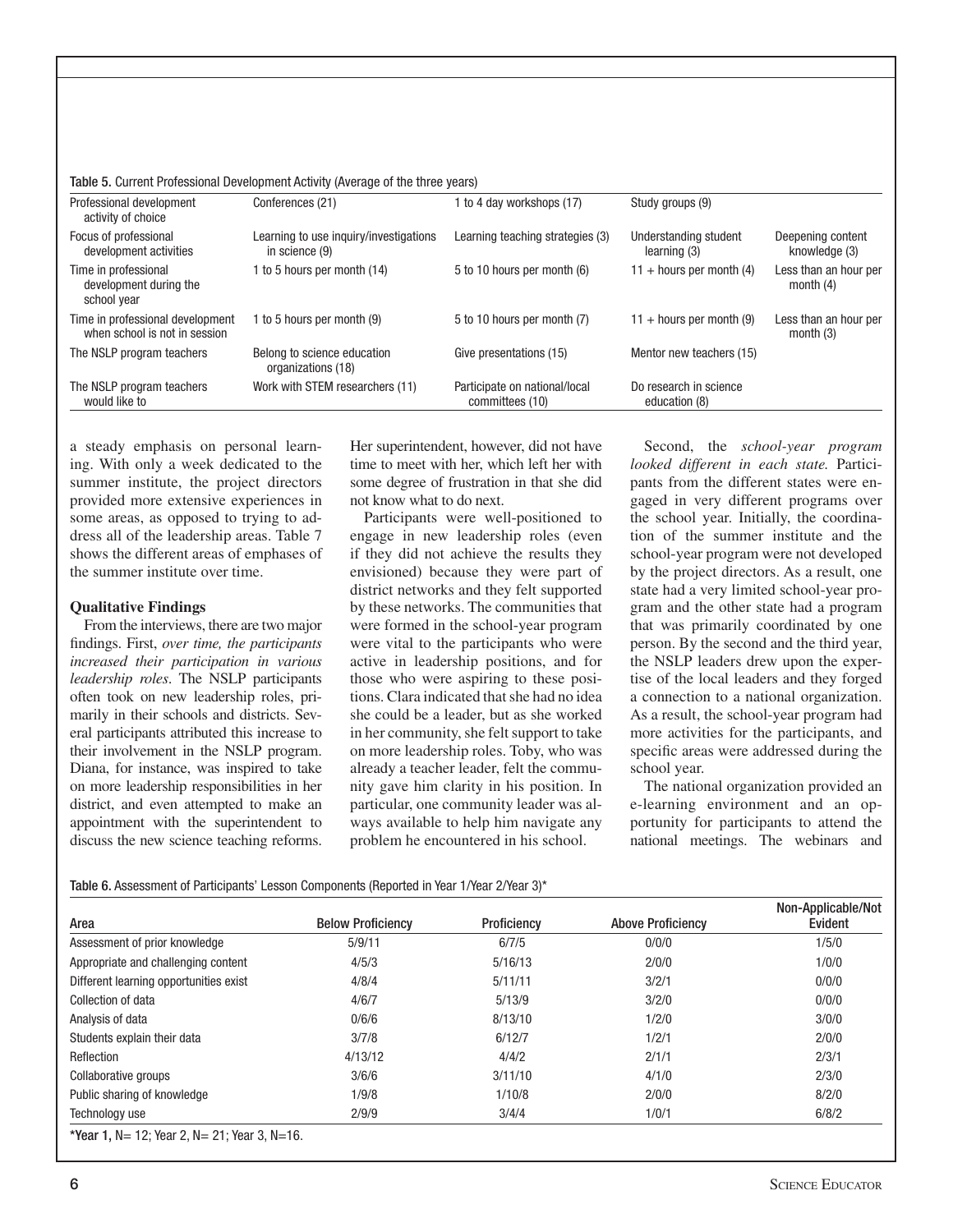## Table 7. Emphasis of Important Areas Pertaining to the Reforms and Change

|                                           | Year 1    | Year 2    | Year <sub>3</sub> |
|-------------------------------------------|-----------|-----------|-------------------|
| <b>Change Agent</b>                       |           |           |                   |
| Learning about change                     | <b>NE</b> | AP        | $P+$              |
| Learning how to approach change           | NE        | AΡ        | $P+$              |
| Learning to work with stakeholders        | NE        | <b>BP</b> | $P+$              |
| Professional Learning                     |           |           |                   |
| Learning about reforms                    | P         | AP        | AP                |
| Learning about best practices/instruction | P         | P         | AP                |
| Learning about curriculum                 | P         | P         | P                 |
| Technology                                | P         | $BP+$     | $BP+$             |
| Personal Learning                         |           |           |                   |
| Learning to work in a group               | P         | P         | P                 |
| Learning to be reflective                 | P         | P         | AP                |

**BP**= Below Proficiency – The area was present, and the participants were just exposed to the topic. For instance, participants listened to a well-planned presentation with little or no opportunity to process the presentation.

**P=Proficiency-** Participants experienced and discussed the area. For instance, participants learned about a topic and engaged in some form of discussion about the topic in order to learn more.

AP=Above Proficiency – Participants engaged in sustained discussion and analysis of the topic or area. For instance, participants reflected on their own learning and determined how that related to their growth as leaders. A key component in this area is relating the topic purposefully to leadership development.

**NE**=Not Evident – No documentation existed indicating the area was present in the summer institute.

collaborative opportunities reinforced the summer institute principles in a group structure. At the local level, there were more discussions about the focus of the summer institute, but these occurred in different ways. For one member of a team, the optional meetings were interesting, but not very fulfilling. Samantha, on the other hand, who was from another team, stated, "I have always wanted to be a teacher leader in science education. I learned so much during the summer, and really needed my group over the school year to really put the things I learned into practice. [Our group leader] was critical in holding our group together and sharing information."

# **Mixed Methods Findings and Discussion**

In this section, the integration of qualitative and quantitative data will be used to discuss the last two areas of interest that guided this paper. The first area of interest pertained to defining the abilities and skills of science teacher leaders; this was a result of the project not related to the data collection and analysis. The initial definition of leadership provided by the project directors evolved over time.

The directors' understandings changed as they interacted with the participants and as they contemplated the formative evaluation materials that were provided each year. This evolved notion of leadership ultimately impacted how they designed the project and how they supported their participating teachers. The final conceptualization of science teacher leadership that was embedded in the project was shared earlier in the paper, and consists of the categories: Change agent, Professional learning, and Personal learning.

Science teacher leadership is a new and evolving field with few guiding documents or studies (Luft & Hewson, 2014). The studies guiding this paper discussed different meanings of leadership, and situated leadership within a school context (see Hofstein, Carmeli, & Shore, 2004; Howe & Stubbs, 2003). The NSLP project was not bound by a school or district, but existed across states. The nature of this project required that those involved contemplate a description of leadership, and draw upon the experiences of the participants and the evaluation data. This was essential if participating teachers were going to be supported

in their development as science teacher leaders. The vision of leadership offered here could be used to guide the learning of science teachers in future leadership programs.

The second area of interest in this paper pertained to the development of science teacher leaders. Simply put, the teachers developed individually. That is, they came to the summer program with different levels of leadership skills and abilities, and each teacher was able to examine his/her abilities during the summer institute. During the school year, a variety of learning opportunities allowed teachers to develop individually and at times as a group. Ultimately, the future teacher leaders each met their own learning needs, which may have aligned with overarching lessons or not.

For instance, during the summer institute there was a strong emphasis on having program participants understand the different contexts of science education. Several national leaders in the field of science education attended the summer institute, including: a state leader in education, the national director of the *NGSS* (NGSS Lead States, 2013), researchers in the field of science education, and district level coordinators. These people were critical presenters, who helped the participants understand local, regional, and national policies that related to the science classroom. During the school year, each participant continued to develop his/her leadership skills, as related to his/her context. As a result, the future teacher leaders were able to engage in their evolving understandings about leadership (e.g., teaching, advocacy), but most were bound by the opportunities provided to them.

The framework for leadership development suggested by Rhoton (2010) is large and challenging. There are a variety of skills, abilities and levels of impact to consider. More importantly, teachers are individuals with different interests, knowledge levels, and opportunities to practice their leadership skills. This was evident in their assessment of the program offerings, and in their performance during the program. For instance, though the teachers were learning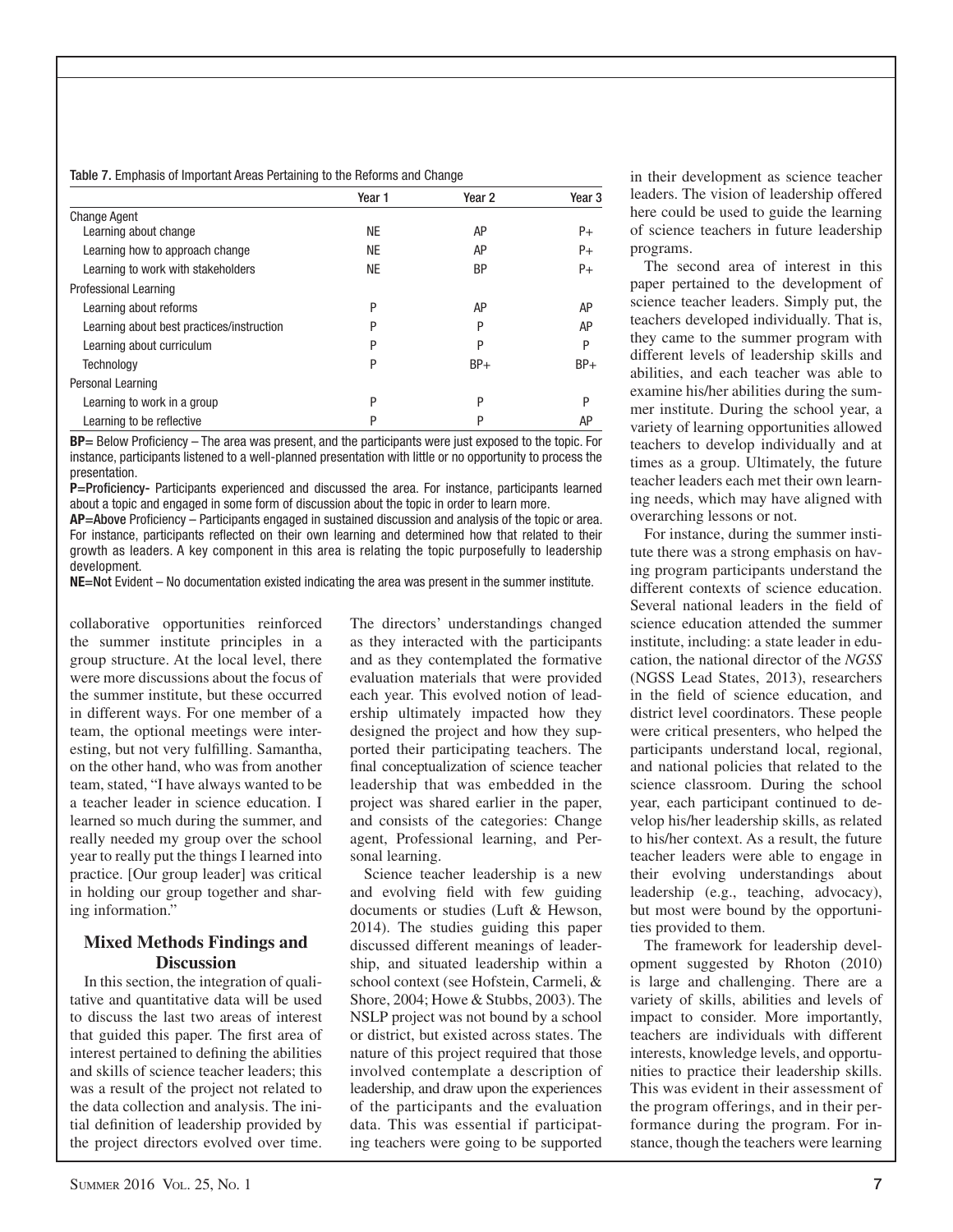about various instructional reforms, some consistently struggled to demonstrate attention to the prior knowledge of students. A framework for leadership development should include opportunities to learn among other teachers, and an individual professional learning plan that has specific learning objectives. In short, our best support for leadership development among teachers should look like our learning programs for students. There should be a focus on optimizing teacher learning that considers what the teacher is learning within a welldeveloped professional development plan for emerging leaders.

The third area of interest in this paper pertained to the barriers and pathways toward becoming teacher leaders. The qualitative and quantitative data analyses show areas that supported teachers' growth and areas that constrained them. The areas that supported teacher leadership development included the community of teachers, and the new opportunities to engage in leadership experiences.

Luft and Hewson (2014) point to the importance of collaboration and community during the process of professional learning. This study, like so many, supports the power of professional learning communities. For most teachers, a professional learning community provides an opportunity to discuss personal and professional experiences, and there is an opportunity to make sense of the challenges and opportunities that exist within learning.

The areas that constrained the development of the teachers consisted of the lack of optimization of the school-year program, and the evolving vision of science teacher leadership. The lack of connection between the summer institute and the school-year program has been discussed earlier, and these comments still hold true. The evolving vision of science teacher leadership, however, has not been addressed and is worthy of discussion.

The evolving vision of science teacher leadership was important, but it constrained the development of the participants. The project directors did not set

clear leadership goals for participants from the outset. As a result, the goals shifted each year. Even when the vision became clear, it was still difficult to develop a program that supported the leadership development of the teachers. Much has been said about the need for a clear vision in the development of professional development programs (see Loucks-Horsley, et al. 2010).

One last point, which is both a constraint and pathway, is the time that teachers in this project dedicate to professional development. This project revealed that even our most passionate science teachers are engaged in relatively small amounts of professional development. While it is not clear why they spend so little time in professional development programs, it is problematic when science teachers are expected to participate in professional development programs that have a specific time and duration requirement. Those involved in teacher professional development programs must work within the parameters presented by teachers, who express a preference for conferences and shortterm learning experiences. Personalized professional learning opportunities that consider the current knowledge and trajectory of the teacher are one way to optimize the learning of a science teacher. Such programs would focus on quality learning experiences, which may enable a teacher to attain specific goals in a shorter period of time.

# **Implications**

From this study it clear that the development of science teacher leaders is essential and important. In addition, this study offers several suggestions related to future work in the area of science teacher leadership. It has been noted several times that there are few studies in this area, and more are certainly needed. Research should continue to focus on understanding how teachers learn to become leaders, and the on learning needed to support different teacher leadership roles (e.g., school, regional, or national).

Another suggestion pertains to the development of individualized leadership plans. A plan should be developed for

each teacher leader, offering guidance for professional development programming and collaborative learning opportunities. Since teachers have limited time to engage in professional development programs, individualized leadership development plans may ultimately allow them to develop more quickly and efficiently.

Finally, from this study, it is clear that current teacher leaders and professional development specialists need to consider how to cultivate leadership among science teachers. There are ample opportunities, at every level—department, school, district, community, state, or national—for science teachers to develop into leaders.

## **References**

- Banilower, E. R., Smith, P. S., Weiss, I. R., Malzahn, K. A., Campbell, K. M., & Weis, A. M. (2013). *Report of the 2012 National Survey of Science and Mathematics Education.* Chapel Hill, NC: Horizon Research, Inc.
- Beachum, F., & Dentith, A. M. (2004). Teacher leaders creating cultures of school renewal and transformation. *Educational Forum, 68*(3), 276-286. Retrieved from http://login.ezproxy1.lib.asu.edu/ login?url=http://search.proquest.com/ docview/62062977?accountid=4485
- Bogdan, R. C., & Biklen, S. (2006). *Qualitative research for education: An introduction to theory and methods*. Needham Heights, MA: Allyn & Bacon.
- Bybee, R. W. (2002). Scientific inquiry, student learning, and the science curriculum. In R. W. Bybee (Ed.) *Learning science and the science of learning* (pgs. 25-36). Arlington, VA: NSTA Press.
- Creswell, J. W. (2013). *Research design: Qualitative, quantitative, and mixed methods approaches (4<sup>th</sup> edition)*. Thousand Oaks, CA: Sage.
- Creswell, J. W., & Plano Clark, V. L. (2011). *Designing and conducting mixed methods research (2nd edition)*. Thousand Oaks, CA: Sage.
- Darling-Hammond, L., Amerin-Beardsley, A., Haertel, E., & Rothstein, J. (2011). Getting teacher evaluation right: A challenge for policy makers. American Education Research Association & National Academy of Education, Research briefing,